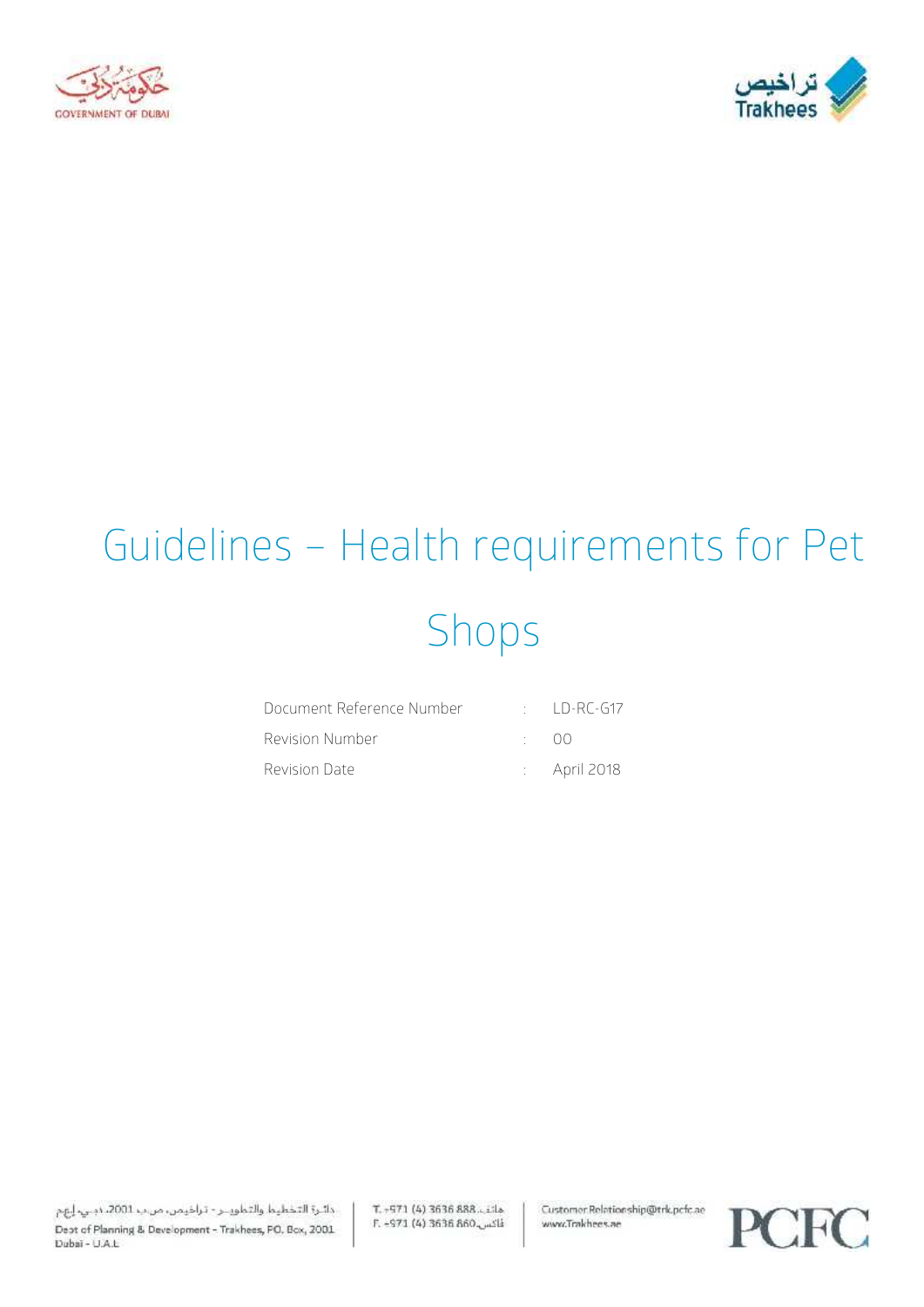

# **1. Purpose:**

To ensure the implementation of uniform Health requirements in all Pet Shops in the Trakhees jurisdiction of Dubai

### 2. **Scope**:

The health requirement is applicable to all Pet Shops within the jurisdiction of Trakhees in the Emirate of Dubai, UAE.

### **3. Responsibility:**

- Director, Inspection Department
- Manager, Retail & Commercial
- Senior Officer, Retail & Commercial
- Officers, Retail & Commercial

# **4. Details of implementation**:

- **4.1 Documents:**
	- **4.1.1** A valid professional trade license issued from Trakhees Licensing Division /JAFZA should be available and the commercial name should reflect the service provided by the centre.
	- 4.1.2 Updated staff list.
	- 4.1.3 EPHS file as per (Health Circular No.4) to compile and include all the required documents for verification during inspection.
	- 4.1.4 Pest control system must be implemented in the premises and the records must be kept updated.
	- 4.1.5 Only those activities permitted in the license are allowed to be performed in the facility.
	- 4.1.6 The facility should be approved by Trakhees Dept. of Planning & Development (i.e. CED). Modification Completion Certificate (MCC) / Activity Verification Certificate (NOC AV) should be obtained from Trakhees CED and Retail & Commercial section respectively) and shall be available in the facility.
	- 4.1.7 Relevant approval document from Dubai Municipality Veterinary Section / Ministry of Environment & Water (MOEW) shall be made available.
- **4.2 Staff:**
	- 4.2.1 Assigned staff should obtain valid Occupational Health Card issued from Trakhees (044364652/044364639) within the first month of starting the work the in the premise. In case of renewal, the card must be renewed within one month after the expiry date.
	- 4.2.2 Personal hygiene of the staff should be maintained.
		- 4.2.3 Clean uniforms should be worn during working hours.